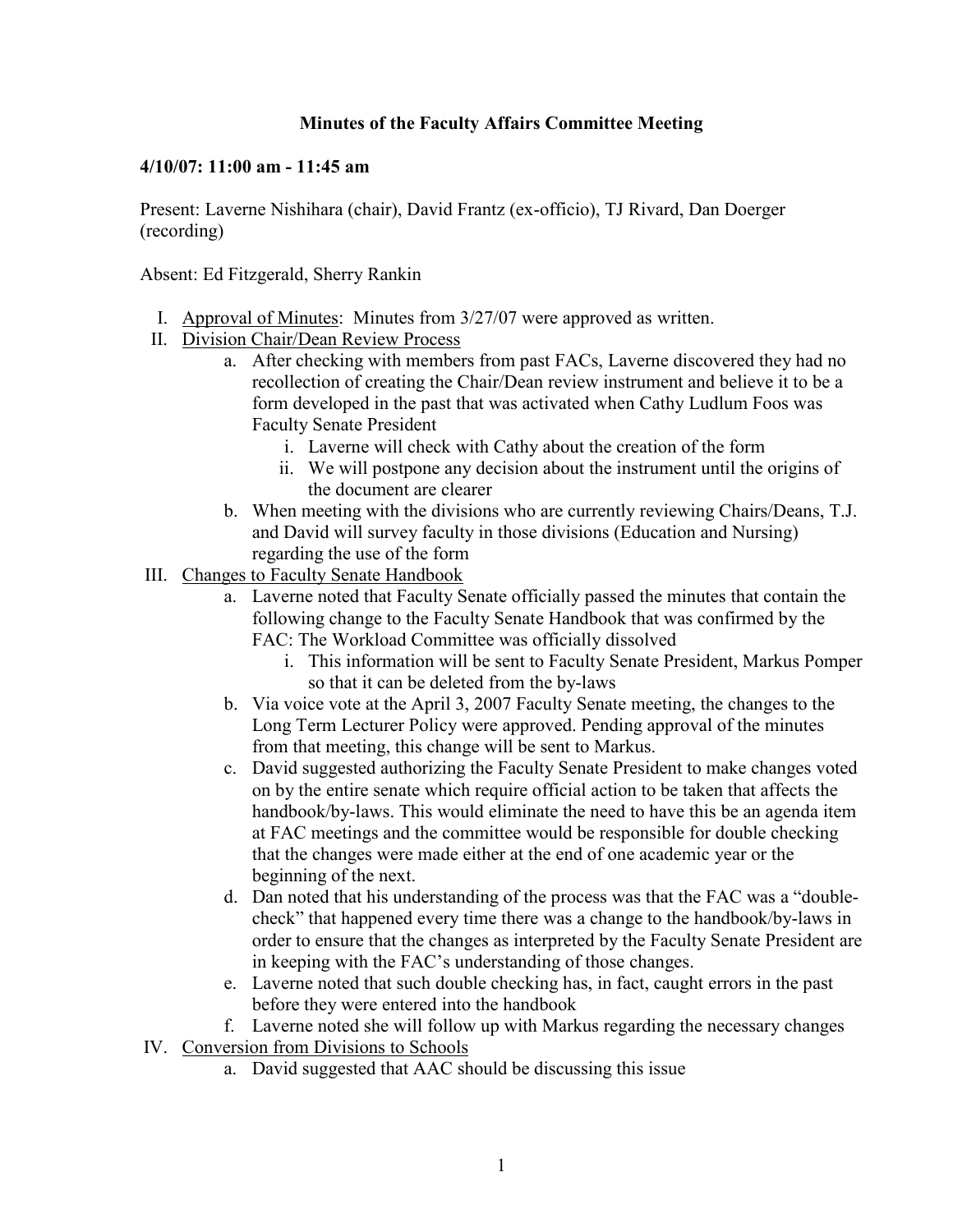- b. To facilitate discussion, Laverne distributed a DRAFT version of the FAC's recommendations and repercussions as related to a conversion
- c. The following were included in this DRAFT
	- i. Recommendations regarding Conversion
		- 1. Conversion to schools (when the question about the number of full-time faculty members required for a school is resolved)
		- 2. Investigating colleges (questions remain about what constitutes a college; the Northwest campus, which is restructuring health & human services into a college, expressed concern about not breaking IU rules with the formation of a college)
	- ii. Recommendations about the Constitutions of IU and IUE:
		- 1. There is an argument that we have latitude in defining "Schools," especially given the comment in the IU Constitution that "*The concept of 'school' should be understood with appropriate flexibility. For example, the University Libraries should be treated as a school in appropriate ways"* (p. 26). The example of University Libraries may work against the way regional campuses have defined Schools, but the statement about a flexible definition remains. There appears to be a difference between the letter of the Constitutions (in defining Schools) and the common usage definitions and practice of "Schools" on the regional campuses.
		- 2. We should acknowledge that some statements in the Constitutions imply that faculties of Schools have authority over faculties of the campus.
			- a. For example, Page 1 in the IUE Constitution states, "School faculties (and campus faculties with regard to academic programs not within the authority of a school faculty) have legislative and consultative authority pertaining to the school regarding:" (this is followed by a long list, including curriculum, p & t, admissions).
			- b. Another example is Page 25 in the IU Constitution: "School faculties (and campus faculties with regard to academic programs not within the authority of a school faculty) have legislative and consultative authority pertaining to the school regarding: (this is followed by a list, including curriculum, p & t, admissions).
		- 3. We could respond to these statements, and clarify how we could forestall conflicts over curriculum and other issues when these issues affect more than one school
			- a. There was an emailed comment from IU Southeast that they are constantly negotiating what items go to Senate, though anything deemed "major" gets voted on by the campus
	- iii. Repercussions
		- 1. By interpreting the Constitutions in one way, it may be possible for "breakaway" Schools to create problems by not seeking